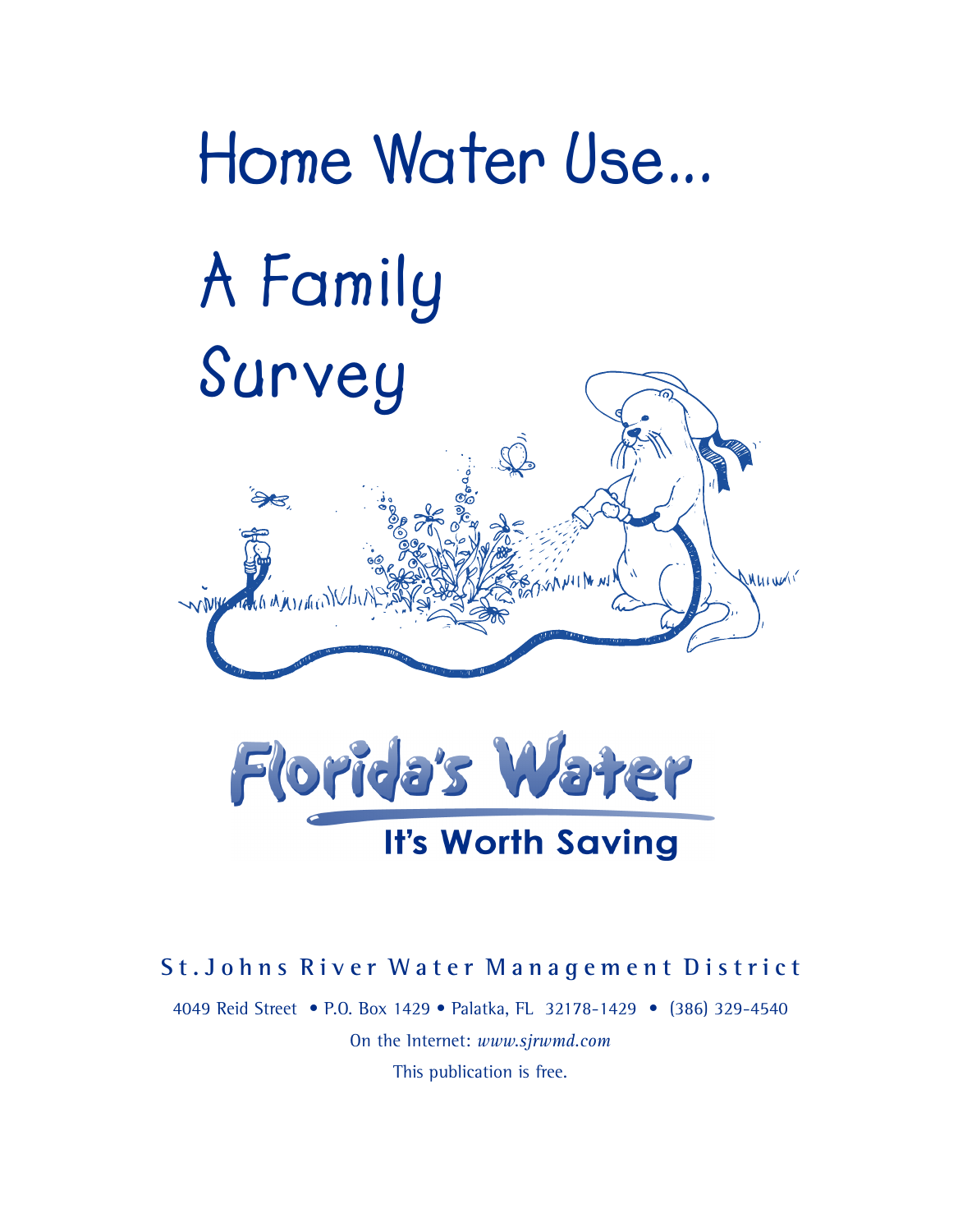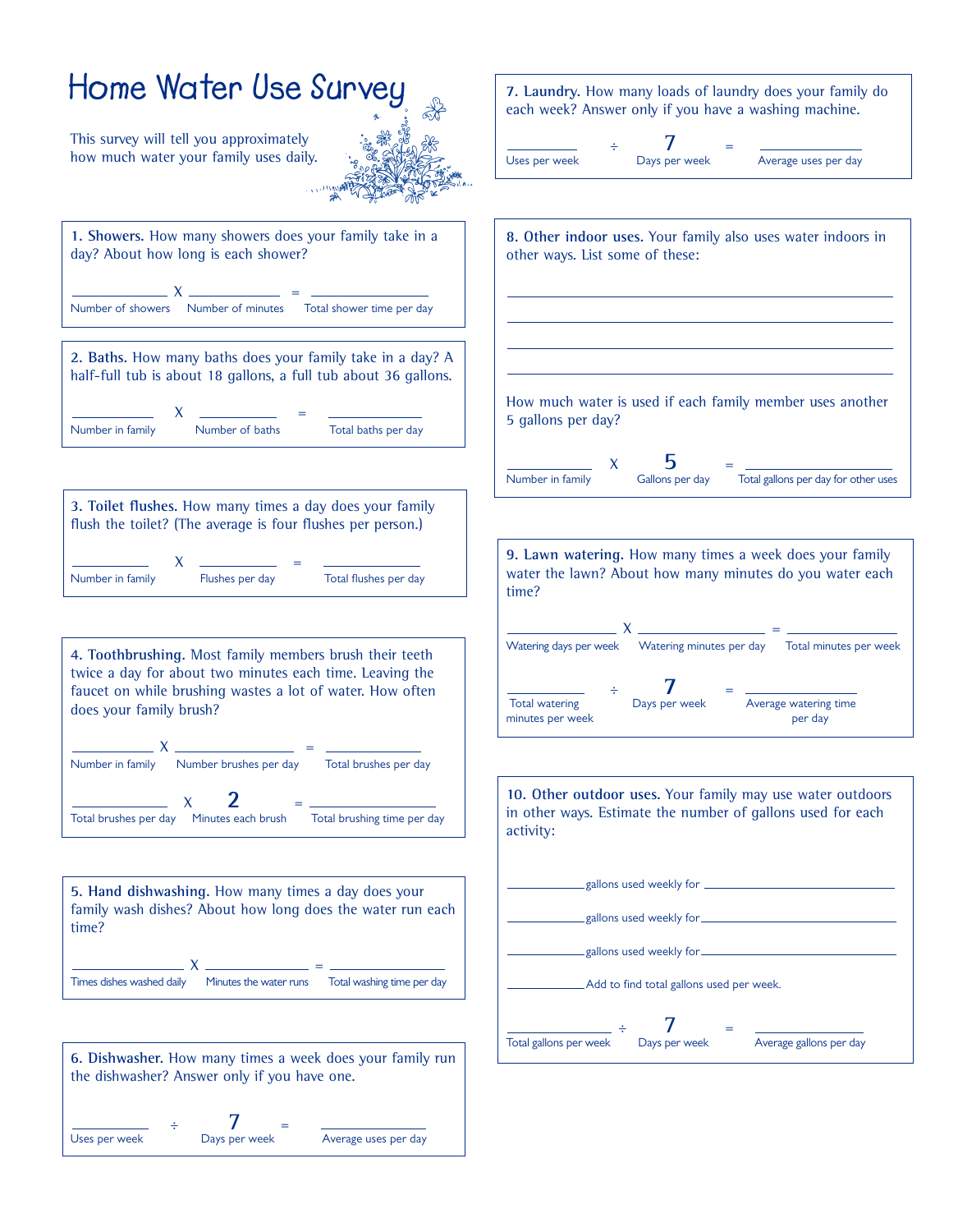## **Now figure your family's total water use.**

Copy your answers from the previous page into column 3 below. Where there is a choice, use the "High Flow" numbers in column 2 if your house has older plumbing. If your house was built since 1994, or is retrofitted with low-flow fixtures, use the "Low Flow" numbers in column 2. Multiply column 2 by column 3. Put the answers in column 4.

**This is the amount of water your family uses daily for each activity.**

Next, add the numbers in column 4 to get an estimate of the total gallons of water your family uses each day. Put the answer in the last line of column 4.

| Column 1                                                                              | Column <sub>2</sub> |                                                       | Column 3                   | Column 4 |
|---------------------------------------------------------------------------------------|---------------------|-------------------------------------------------------|----------------------------|----------|
| Water use activity $\Box$ High flow (average) $\Box$ Low flow (average)               |                     |                                                       | Minutes or uses<br>per day | Gallons  |
| 1. Showers 5 gallons per minute                                                       |                     | 2.5 gallons per minute X __________ = _________       |                            |          |
|                                                                                       |                     | 18 gallons $(1/2$ full)  X _________ = _________      |                            |          |
| 3. Toilet flushes 4 gallons per flush                                                 |                     | 1.6 gallons per flush $X$ ___________ = _____________ |                            |          |
| 4. Toothbrushing 3 gallons per minute<br>(water running)                              |                     | 1.5 gallons per minute X __________ = __________      |                            |          |
| 5. Hand dishwashing 3 gallons per minute 2.5 gallons per minute X ________ = ________ |                     |                                                       |                            |          |
|                                                                                       |                     |                                                       |                            |          |
|                                                                                       |                     |                                                       |                            |          |
| 8. Other indoor uses Put your answer from the previous page here—————————             |                     |                                                       |                            |          |
|                                                                                       |                     |                                                       |                            |          |
| 10. Other outdoor uses Put your answer from the previous page here———————             |                     |                                                       |                            |          |

່ວ in.